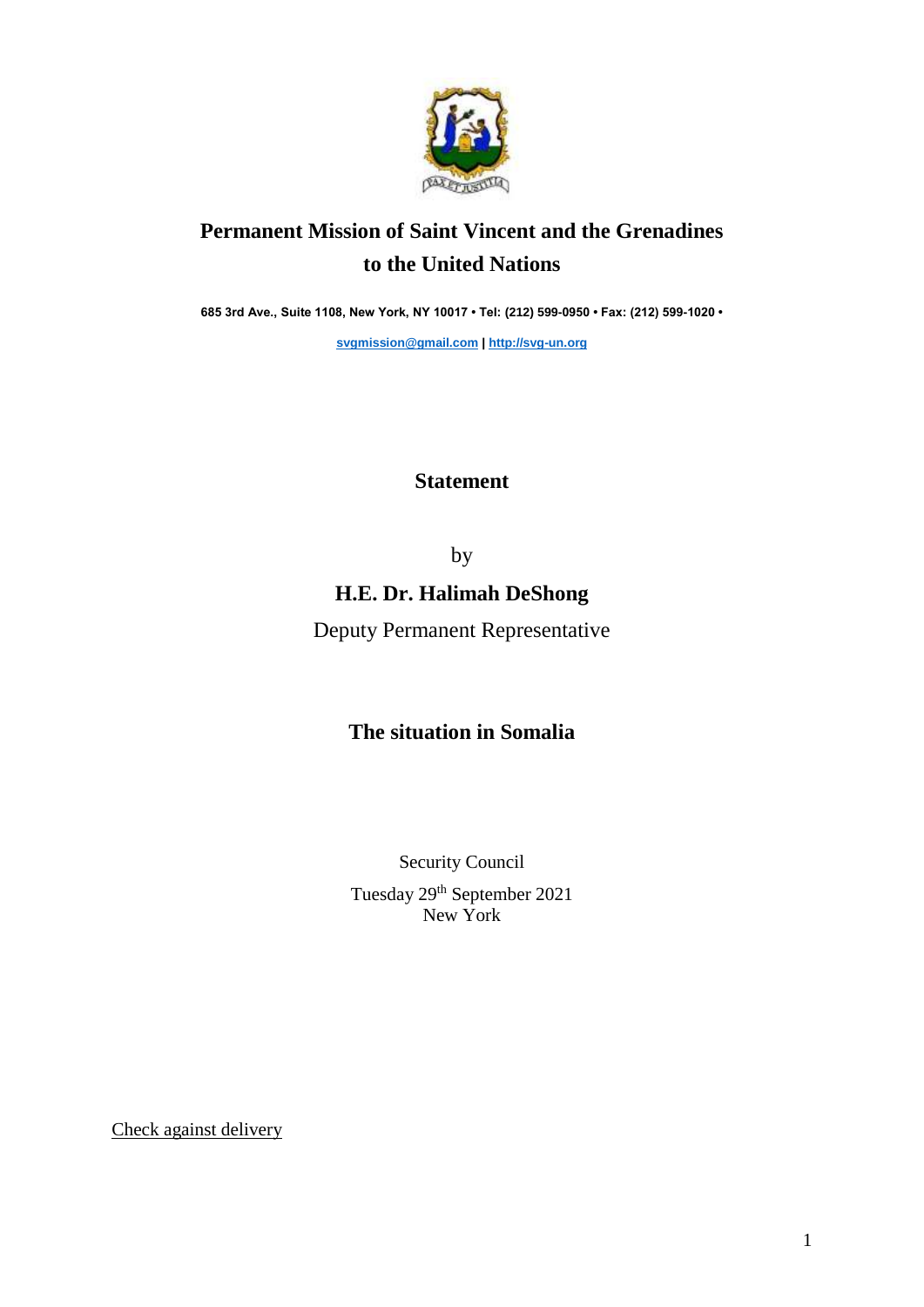#### Thank you Madam President,

DSG Mohammed, we welcome your timely visit to Somalia to underscore the importance of women's full and meaningful participation and leadership in the country. Thank you for sharing your analysis of the situation. Your expression of solidarity for securing the 30% quota is both timely and necessary. We also thank Dr. Dini for sharing her expertise and experience, as researcher and civil society leader, with us today. Somali women's participation in politics and in the economy must be guaranteed and supported, and they must be able to do so free from violence and intimidation. We express condolences to the family of Hibaq Abukar, and all the victims of the attack in Mogadishu this past weekend.

### Madam President,

Saint Vincent and the Grenadines welcomes the commitment demonstrated by the Federal Government of Somalia to achieving the quota. The appointment of the Advocacy Committee, goodwill ambassadors and champions, by Prime Minister Roble and the NCC, to advocate for women's inclusion in the elections, is evidence of this commitment. The reduction of the candidates' registration fee by 50%, as was done in the 2016/2017 election, is yet another significant decision taken by the FGS and NCC.

However, we acknowledge the concerns expressed by Ms. Batula Axmed Gabelle, Chair of both the Somali National Organisation of Women and the recently established Advocacy Committee, as she briefed the Security Council last month. Even as she welcomed the commitment and actions undertaken by the government to achieving the quota, she reiterated the importance of cooperation between the FGS and the FMS, the need to engage FMS and clan leaders on reserving parliamentary seats for women only, and the overall establishment of a concrete mechanism for the implementation of the quota. We reiterate calls for cooperation among members of the Federal Government of Somalia and between the FGS and FMS to ensure, not only the successful completion of the various phases of the election, but also to guarantee that the target on the election of women to parliament is either met or surpassed.

With organisations like the Somali Women's Research Centre, represented here by Dr. Dini, working at the intersections of gender and youth to focus on women's political participation, ending gender-based violence and women's economic empowerment, Somali women are at the frontlines of changing their societies. We must also not lose sight of the climate and security risks to which women and girls are made most vulnerable, and how transforming these arrangements require women's political participation and leadership.

### Madam President,

AMISOM's and UNSOM's support to Somalia has been significant. We applaud UNSOM's provision of technical and logistical support, as well as the coordination of international financial commitments for the election in Somalia. Recent visits to Federal Member States, including the visit to Puntland by the Heads of AMISOM, UNSOM, and the EU and Swedish missions in Somalia, have been critical in underscoring regional and international commitment to FGS and FMS cooperation on the election, as well as Somali women's right to political participation and in broader state-building processes. We also welcome the visit by the delegation of international partners to Baidoa in the South West State to reiterate the same.

We commend the National Election Security Committee (NESC) in their efforts to coordinate security for the elections, and acknowledge the role of AMISOM, working alongside the